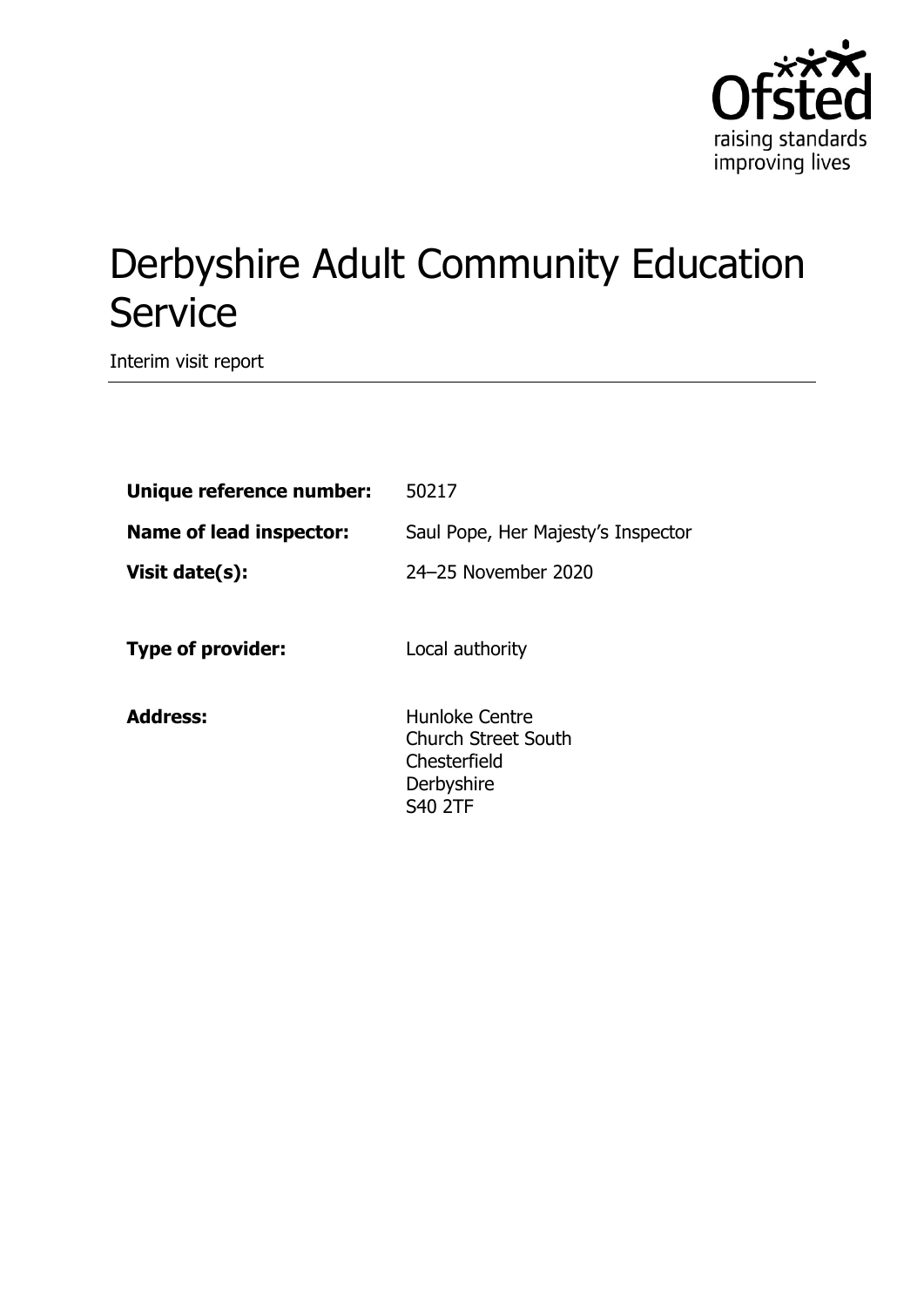

# **Interim visit**

# **Context and focus of visit**

On 17 March 2020, all routine inspections were suspended due to the COVID-19 (coronavirus) pandemic. As part of our phased return to routine inspections, we are carrying out '[interim visits](https://www.gov.uk/guidance/interim-phase-further-education-and-skills-providers#interim-visits)' to further education and skills providers. Interim visits are to help learners, parents, employers and government understand how providers are meeting the needs of learners in this period, including those with high needs and those with special educational needs and/or disabilities.

The focus of these visits is on the themes set out below and the findings are based on discussions with leaders, managers, staff and learners.

Following changes to government guidance and the imposition of COVID-19 lockdown restrictions, we made this visit remotely to reduce pressure on the provider.

## **Information about the provider**

Derbyshire Adult Community Education Service (DACES) is part of Derbyshire County Council. DACES runs programmes for adults and young people across Derbyshire.

Many adult learners study English, English for speakers of other languages or mathematics. Others study vocational subjects or courses focused on gaining employment or improving mental well-being. The large majority of adults study at level 2 or below. Young learners study courses at level 2 or below. DACES offers apprenticeships. The large majority of apprentices work for Derbyshire County Council. Many study at levels 2 or 3 in business, health and care, or education and training.

At the time of the visit, there were approximately 1,500 adult learners, 80 full-time young learners, 80 part-time young learners (including those aged 14 or 15) and 120 apprentices.

### **What actions are leaders taking to ensure that they provide an appropriate curriculum that responds to the reasonable needs of learners and stakeholders and adapts to changed circumstances?**

Early on in the first national restrictions, leaders planned for classes to move online. They prioritised online learning for young people on study programmes, adult learners close to completing qualifications and apprentices. Technically-confident tutors quickly began using videoconferencing to teach lessons.

Managers redesigned learning programmes due to the impact of COVID-19. The community learning programme now includes more health, well-being and resilience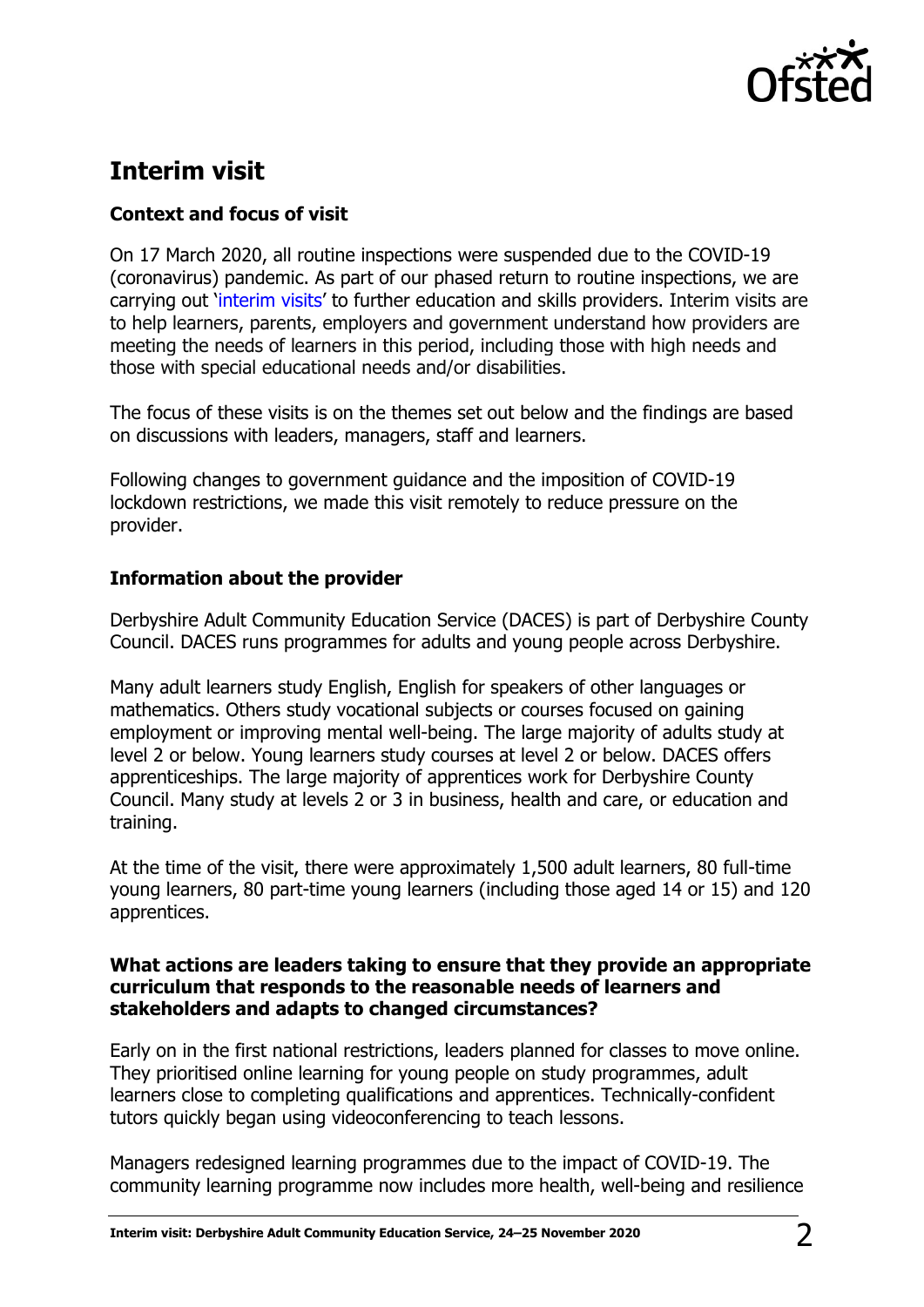

courses. Some courses take place entirely online. This has opened up learning to those who cannot join face-to-face classes.

Managers ensure that, where appropriate, tutors alter curriculum topics. Childcare learners have completed more theory learning as currently they cannot access childcare settings. Apprentices working in schools study recent changes within schools' own curriculum topics. Their personal development learning has included more focus on mental well-being.

Many learners study via a combination of online and onsite lessons, although the approach varies according to subject. For example, learner numbers are smaller on upholstery courses so that all can undertake practical activities in person. Adults taking mathematics and English qualifications study remotely on alternate weeks so that all benefit from socially-distanced tutor support.

Managers visit virtual lessons. They provide guidance to develop tutors' digital skills, based on targets that they have agreed with them.

Leaders ensured that vulnerable young people were among the first to return to onsite classes. Managers and tutors identified that they had become more anxious and disengaged following a long period of remote learning. Their courses now include a greater focus on building resilience and social skills.

Managers work with employers and subcontractors to ensure that apprentices continue learning online and complete adapted end-point assessments. Employers report positively on support from DACES' managers and assessors. Their employees have made expected or better progress.

Leaders identify considerable digital poverty within the local area. They are implementing a strategy to provide more learners and apprentices with computer equipment.

#### **What steps are leaders, managers and staff taking to ensure that the approaches used for building knowledge and skills are appropriate to meet the reasonable needs of learners?**

Leaders and managers have focused on developing tutors' skills in online teaching, such as how they use virtual learning environments. This includes training for tutors with beginner-level digital skills as well as those that are more advanced. Managers hold frequent team meetings to share online best practice and tackle issues. Tutors say that digital training was gradual so that they did not feel overwhelmed. They value the peer support available to them.

Tutors teach lessons remotely using online quizzes, discussion boards and video materials. They also provide resources and feedback to learners virtually. Learning support assistants have adapted how they support learners with special educational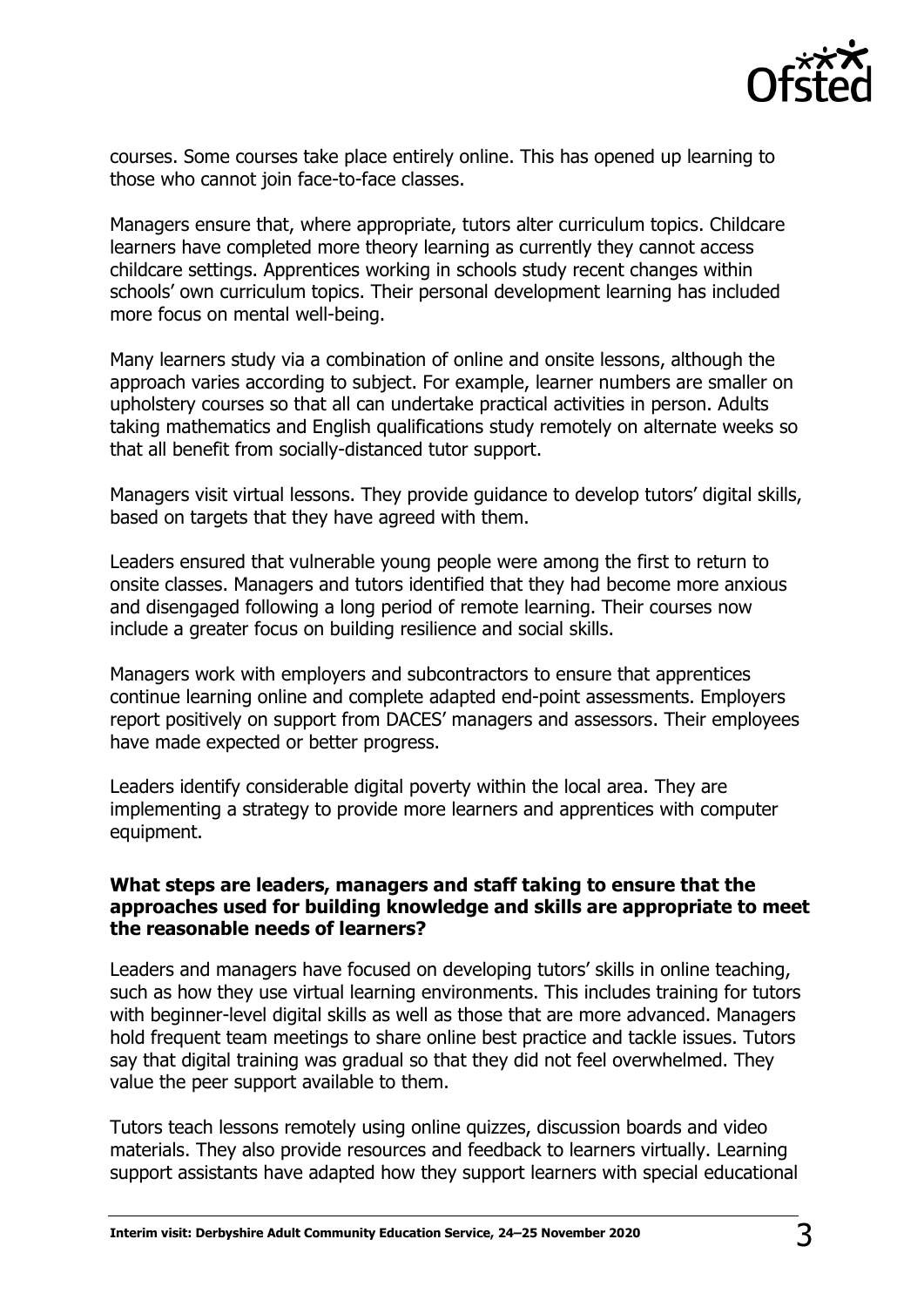

needs and/or disabilities. They work with these learners remotely using online worksheets and breakout rooms.

New learners and apprentices undertake a digital induction, which includes support for accessing online learning. In many cases, learners and apprentices have adapted well to digital learning. Adult learners use online discussion boards or breakout rooms to expand upon ideas with their peers. Those on introductory teaching courses can use technology more proficiently. Adults can access learning at a time suitable to them if they are unable to attend live lessons.

Managers and tutors found that young learners returned to lessons with gaps in their knowledge, particularly in English and mathematics. They use additional resources to help them catch up. Learners are participating well in their learning, although in a few cases they find remote discussions with their peers difficult.

Careers information, advice and guidance has continued throughout national restrictions. Careers coaches have created videos and blogs to introduce careers services to new learners. They visit lessons virtually to provide advice linked to specific subjects. Employers contribute to careers guidance by providing talks using videoconferencing. Some work experience activities for young learners continue to take place, such as outdoor gardening projects.

#### **How are leaders ensuring that learners are safe and well informed about potential risks, including from online sources?**

At the start of national restrictions, leaders and managers altered safeguarding referral procedures to reflect more remote teaching and learning. Tutors made frequent contact with learners and apprentices to check on their well-being and safety, particularly those that they identified as vulnerable.

Managers monitor incoming safeguarding referrals to identify changes in risks. In particular they identify an increase in the number of young learners whose mental health has suffered. Learning support assistants are vigilant about safeguarding concerns when working with young learners online and in class. Managers with responsibility for safeguarding have taken part in related training, such as COVID-19 psychological first aid.

Leaders and managers have devised online learning risk assessments and rules for netiquette. Learners and apprentices receive a variety of other safeguarding information, such as how to spot attempts to radicalise them. The local area police force has covered the risk of online exploitation with young learners.